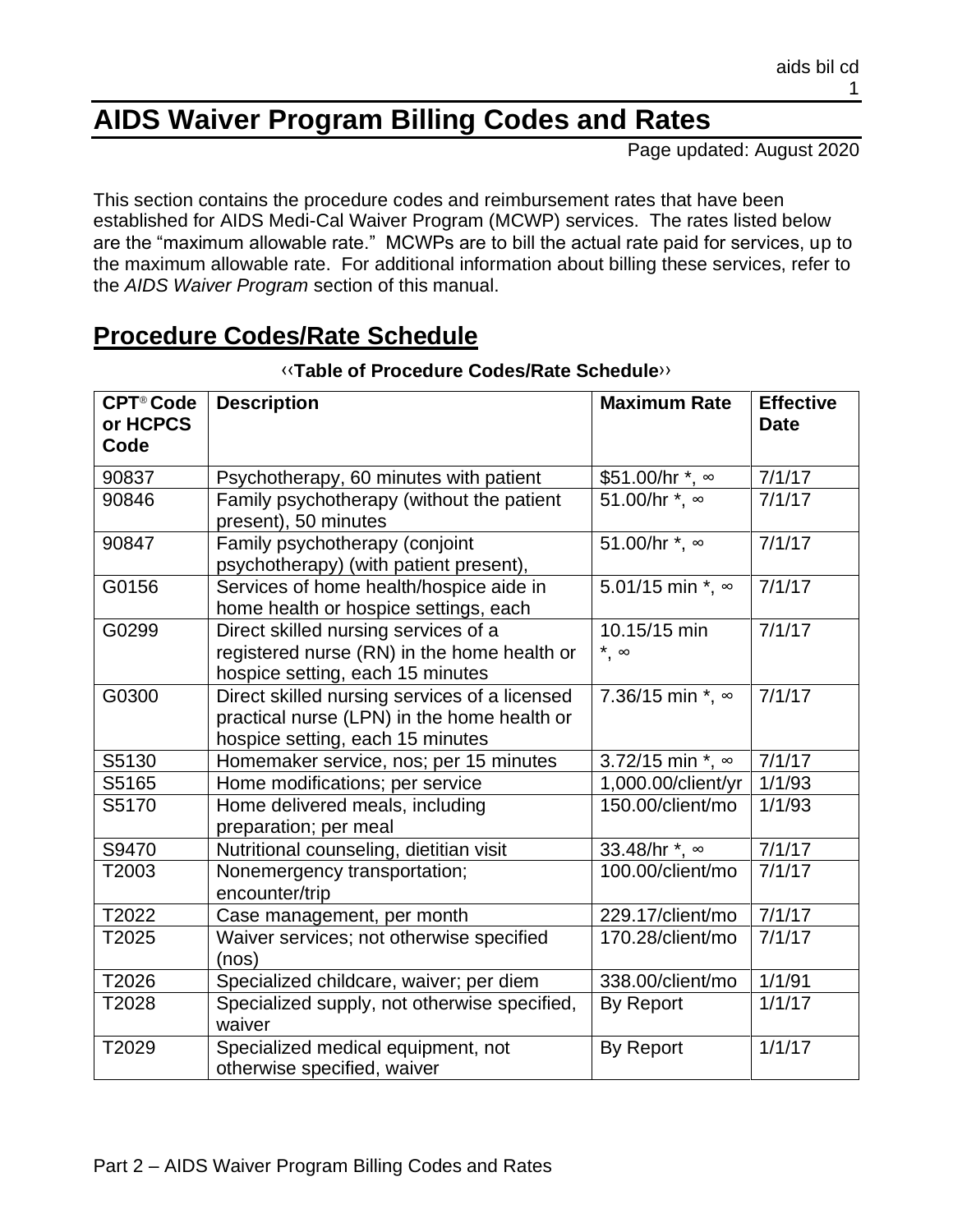#### Page updated: August 2020

The maximum allowable for each waiver client is \$25,727 per calendar year. This maximum allowable includes all MCWP service procedure codes with the exception of administrative expenses (HCPCS code T2025).